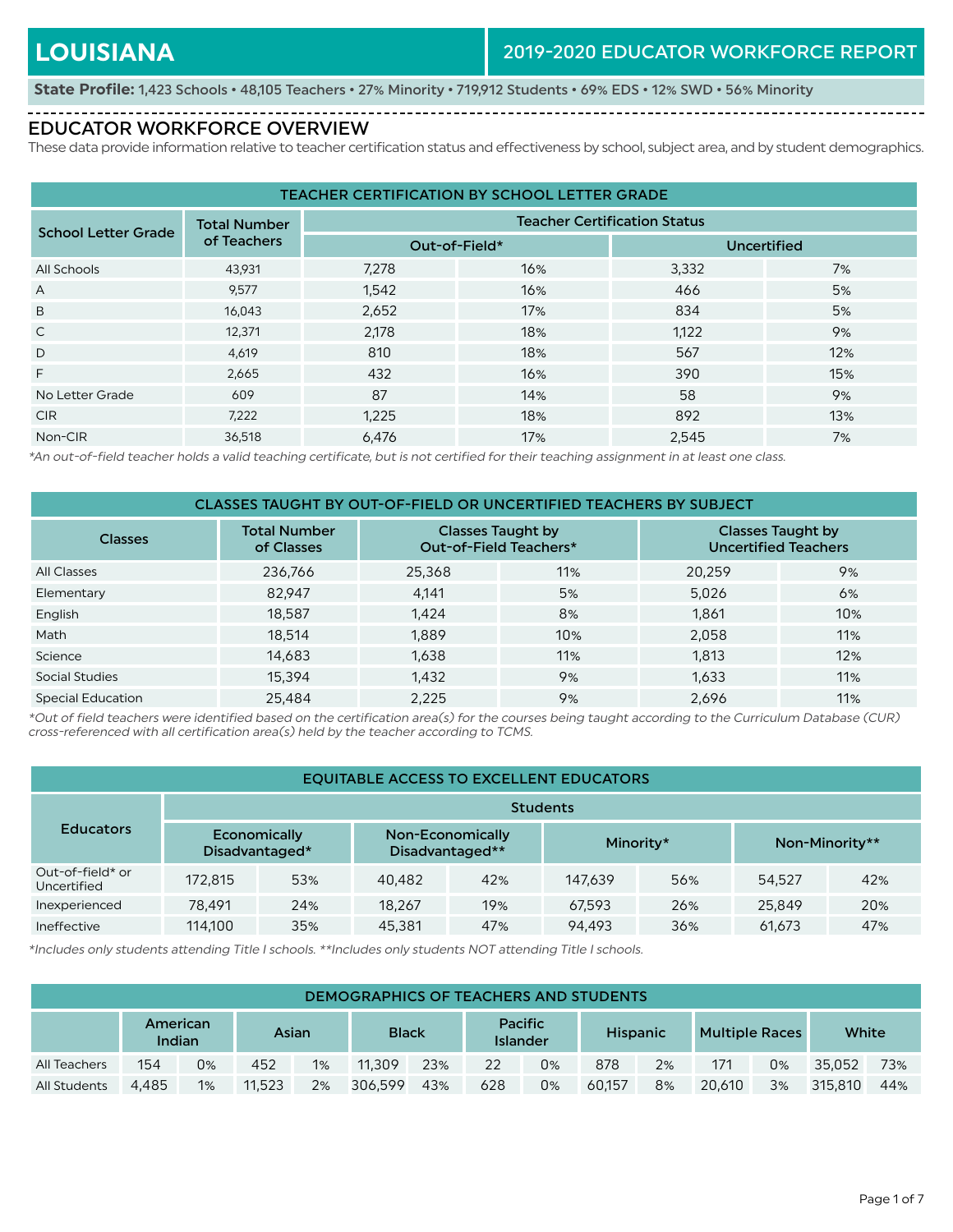# RECRUITING AND HIRING

These data will assist in making decisions related to recruiting and hiring teachers, including strengthening partnerships with teacher preparation providers.

| NEWLY HIRED TEACHERS*                                                                                                                                              |       |      |       |      |       |      |       |     |  |  |  |
|--------------------------------------------------------------------------------------------------------------------------------------------------------------------|-------|------|-------|------|-------|------|-------|-----|--|--|--|
| <b>Teachers Hired in</b><br><b>Teachers Hired in</b><br><b>Teachers Hired in</b><br><b>Teachers Hired</b><br>in CIR Schools<br>2017-2018<br>2018-2019<br>2019-2020 |       |      |       |      |       |      |       |     |  |  |  |
| ALL NEWLY HIRED TEACHERS                                                                                                                                           | 5.964 | 100% | 5.981 | 100% | 5.730 | 100% | 7.404 | 64% |  |  |  |
| Hired from Undergraduate Programs**                                                                                                                                | 671   | 11%  | 581   | 10%  | 634   | 11%  | 267   | 14% |  |  |  |
| Hired from Post-Baccalaureate Programs**                                                                                                                           | 918   | 15%  | 937   | 16%  | 889   | 16%  | 2.774 | 32% |  |  |  |

\*Includes teachers who were hired in 2017-2018, 2018-2019, and 2019-2020. A teacher who was hired in 2017-2018, left the district, and was rehired in 2019-2020 is counted twice. \*\*Only includes teachers who were hired after completing a teacher preparation program.

#### CERTIFICATION AREAS OF TEACHERS HIRED FROM TOP 5 SENDING TEACHER PREPARATION PROGRAMS\*

| Rank           | <b>Highest Sending</b><br><b>Preparation Programs</b> | <b>Undergraduate</b> |       | Post<br><b>Baccalaureate</b> |      | <b>Most Frequent</b><br><b>Certification Areas</b>                      |
|----------------|-------------------------------------------------------|----------------------|-------|------------------------------|------|-------------------------------------------------------------------------|
| 1              | iTeach Louisiana                                      | 0                    | $0\%$ | 958                          | 100% | Grades 1-5 (Elementary), Health & Physical<br><b>Education, English</b> |
| 2              | Southeastern Louisiana<br>University                  | 359                  | 91%   | 35                           | 9%   | Grades 1-5 (Elementary), Grades PK-3, English                           |
| 3              | University of Louisiana -<br>Lafavette                | 282                  | 78%   | 79                           | 22%  | Grades PK-3, Grades 1-5 (Elementary), English                           |
| $\overline{4}$ | Louisiana State University -<br><b>Baton Rouge</b>    | 251                  | 89%   | 32                           | 11%  | Grades 1-5 (Elementary), Grades PK-3, English                           |
| 5              | The New Teacher Project                               | 0                    | 0%    | 277                          | 100% | Grades 1-5 (Elementary), Special Education,<br>Grades PK-3              |

\*Includes teachers who graduated from a teacher preparation program in 2016-2017, 2017-2018, and 2018-2019, and were hired in 2017-2018, 2018-2019, or 2019-2020.

#### EVALUATING RESULTS

These data, which include the value-added model results of teachers employed in 2019-2020, will assist in making decisions related to teacher placement and support.

| 2018-2019 VAM TEACHER RESULTS BY SUBJECT AREA AND SCHOOL DEMOGRAPHICS |             |                          |                    |                                     |                                 |                         |  |  |  |  |  |
|-----------------------------------------------------------------------|-------------|--------------------------|--------------------|-------------------------------------|---------------------------------|-------------------------|--|--|--|--|--|
|                                                                       |             | Number of                |                    | 2018-2019 Value-Added Model Results |                                 |                         |  |  |  |  |  |
|                                                                       |             | <b>Teachers with VAM</b> | <b>Ineffective</b> | <b>Effective:</b><br>Emerging       | <b>Effective:</b><br>Proficient | <b>Highly Effective</b> |  |  |  |  |  |
| All Teachers                                                          |             | 10,643                   | 10%                | 39%                                 | 31%                             | 20%                     |  |  |  |  |  |
| <b>Content Leaders</b>                                                |             | 596                      | 7%                 | 36%                                 | 33%                             | 24%                     |  |  |  |  |  |
| <b>Mentor Teachers</b>                                                |             | 423                      | 6%                 | 30%                                 | 36%                             | 28%                     |  |  |  |  |  |
| <b>SUBJECT AREAS</b>                                                  |             |                          |                    |                                     |                                 |                         |  |  |  |  |  |
|                                                                       | Certified   | 543                      | 9%                 | 41%                                 | 31%                             | 20%                     |  |  |  |  |  |
| Algebra                                                               | Uncertified | 48                       | 15%                | 50%                                 | 29%                             | 6%                      |  |  |  |  |  |
|                                                                       | Certified   | 4,125                    | 10%                | 39%                                 | 29%                             | 22%                     |  |  |  |  |  |
| English                                                               | Uncertified | 242                      | 17%                | 39%                                 | 27%                             | 17%                     |  |  |  |  |  |
|                                                                       | Certified   | 351                      | 8%                 | 42%                                 | 25%                             | 25%                     |  |  |  |  |  |
| Geometry                                                              | Uncertified | 21                       | 10%                | 57%                                 | 33%                             | 10%                     |  |  |  |  |  |
|                                                                       | Certified   | 3,443                    | 9%                 | 38%                                 | 33%                             | 20%                     |  |  |  |  |  |
| Math                                                                  | Uncertified | 223                      | 17%                | 47%                                 | 28%                             | 9%                      |  |  |  |  |  |
| Social                                                                | Certified   | 2,723                    | 9%                 | 40%                                 | 30%                             | 20%                     |  |  |  |  |  |
| <b>Studies</b>                                                        | Uncertified | 170                      | 15%                | 43%                                 | 28%                             | 14%                     |  |  |  |  |  |

| TEACHERS WITH CONSISTENTLY HIGHLY EFFECTIVE OR INEFFECTIVE VAM RESULTS (2016-2017, 2017-2018, and 2018-2019) |                         |                    |    |  |  |  |  |  |  |
|--------------------------------------------------------------------------------------------------------------|-------------------------|--------------------|----|--|--|--|--|--|--|
|                                                                                                              | <b>Highly Effective</b> | <b>Ineffective</b> |    |  |  |  |  |  |  |
| 313                                                                                                          | 2%                      | 42                 | 0% |  |  |  |  |  |  |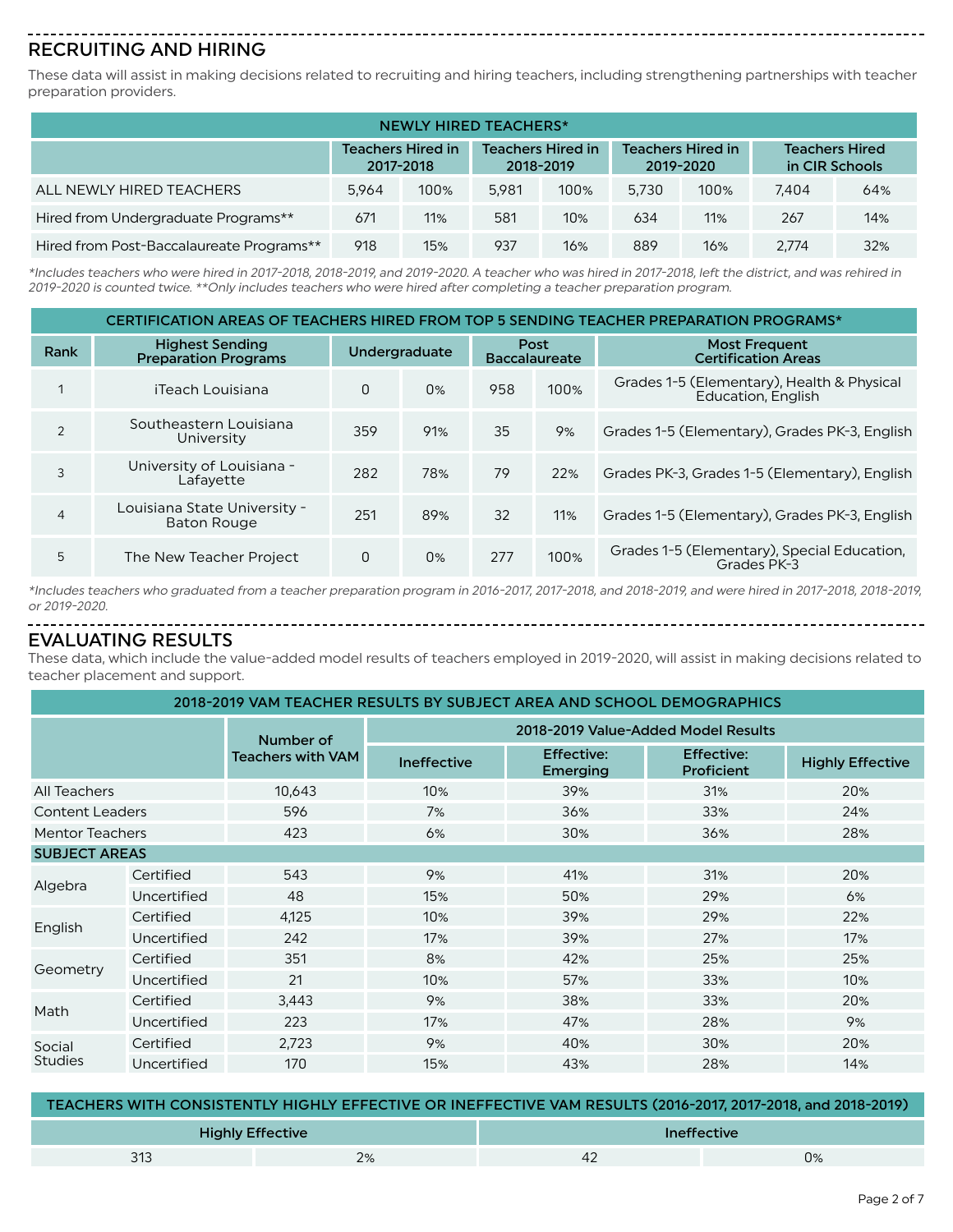#### ----------------------------**COMPENSATION**

These data from 2019-2020 will assist in making decisions related to teacher compensation.

|             |                                   | <b>AVERAGE PERFORMANCE PAY</b>                      | <b>AVERAGE DEMAND PAY</b>                       |             |                                   |                                                |  |
|-------------|-----------------------------------|-----------------------------------------------------|-------------------------------------------------|-------------|-----------------------------------|------------------------------------------------|--|
| All Schools | Teachers in<br><b>CIR Schools</b> | <b>Teachers with</b><br>Top 2 VAM<br><b>Results</b> | Teachers with<br>Bottom 2 VAM<br><b>Results</b> | All Schools | Teachers in<br><b>CIR Schools</b> | Teachers in High-<br><b>Need Subiect Areas</b> |  |
| 336         | 347                               | 307                                                 | 282                                             | 481         | 335                               | 503                                            |  |

-------------------------------------

#### RETAINING, PROMOTING, AND GRANTING TENURE

These data will assist in making decisions related to retaining and promoting teachers and granting tenure.

| NUMBER OF DEPARTING TEACHERS (2016-2019) |           |       |                        |       |     | VAM RESULTS OF DEPARTING TEACHERS (2016-2019)                                                         |     |
|------------------------------------------|-----------|-------|------------------------|-------|-----|-------------------------------------------------------------------------------------------------------|-----|
|                                          | 2016-2017 |       | 2018-2019<br>2017-2018 |       |     | Percentage of Departing Teachers with Highly Effective or Effective:<br><b>Proficient VAM Results</b> |     |
| 5,984                                    | 12%       | 5.872 | 12%                    | 5.782 | 12% | 2.178                                                                                                 | 52% |

| NUMBER OF YEARS OF PUBLIC SCHOOL EXPERIENCE OF DEPARTING TEACHERS (2016-2019) |                             |       |     |                           |     |       |                 |       |    |              |     |
|-------------------------------------------------------------------------------|-----------------------------|-------|-----|---------------------------|-----|-------|-----------------|-------|----|--------------|-----|
|                                                                               | 2-5 vears<br>1 year or less |       |     | 11-15 vears<br>6-10 vears |     |       | $16 - 20$ years |       |    | $21 +$ years |     |
| 2,630                                                                         | 14%                         | 5.521 | 30% | 3.131                     | 17% | 2.007 | 11%             | 1.711 | 9% | 3,277        | 18% |

| NUMBER OF DEPARTING SCHOOL LEADERS (2016-2019) |  |  |  |  |  |  |  |  |  |  |
|------------------------------------------------|--|--|--|--|--|--|--|--|--|--|
| 2016-2017<br>2017-2018<br>2018-2019            |  |  |  |  |  |  |  |  |  |  |
| 15%<br>431<br>421<br>14%<br>15%<br>452         |  |  |  |  |  |  |  |  |  |  |

| RETENTION RATES OF TEACHERS FROM TOP 5 PREPARATION PROGRAMS HIRED IN 2017-2018 |                                             |                                    |                         |     |                         |     |
|--------------------------------------------------------------------------------|---------------------------------------------|------------------------------------|-------------------------|-----|-------------------------|-----|
| Rank                                                                           | <b>Highest Sending Preparation Programs</b> | <b>Total Hired</b><br>in 2017-2018 | Working<br>in 2018-2019 |     | Working<br>in 2019-2020 |     |
|                                                                                | iTeach Louisiana                            | 254                                | 194                     | 76% | 177                     | 70% |
| $\mathcal{P}$                                                                  | University of Louisiana - Lafayette         | 161                                | 143                     | 81% | 131                     | 89% |
|                                                                                | Southeastern Louisiana University           | 147                                | 123                     | 84% | 117                     | 80% |
| 4                                                                              | Northwestern State University               | 115                                | 96                      | 83% | 91                      | 79% |
| 5                                                                              | McNeese State University                    | 109                                | 88                      | 81% | 81                      | 74% |

\*Includes teachers who were hired for the first time after program completion in 2016-2017 and worked consecutively without a break in employment.

|                                   | <b>TEACHERS WITH TENURE</b> |                                      |     | <b>TEACHERS WITHOUT TENURE</b>             |    |  |
|-----------------------------------|-----------------------------|--------------------------------------|-----|--------------------------------------------|----|--|
| <b>Total Teachers with Tenure</b> |                             | <b>Total Teachers without Tenure</b> |     | Teachers on Track to Earn Tenure Next Year |    |  |
| 13,096                            | 31%                         | 29,551                               | 69% | 1.547                                      | 5% |  |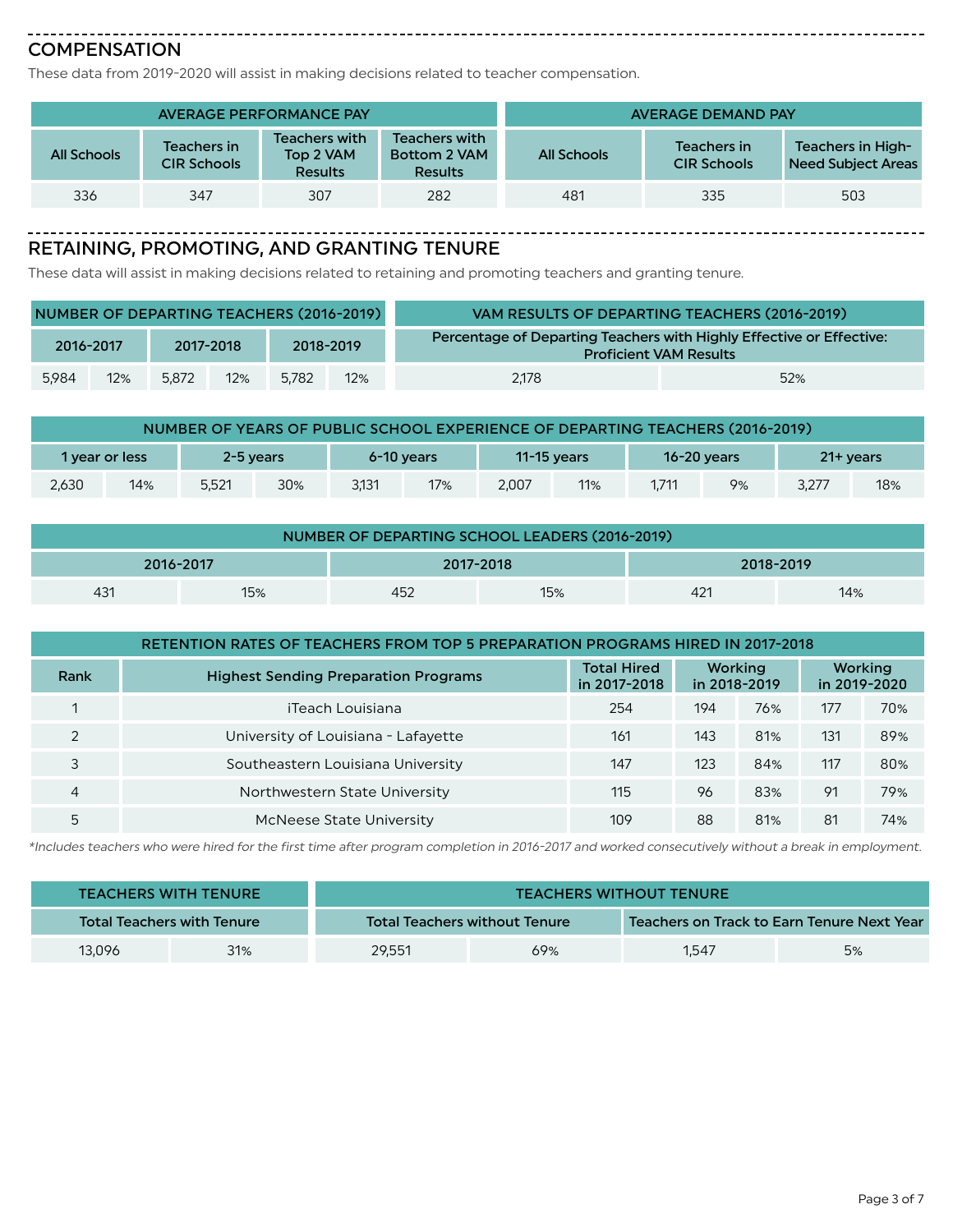## RECRUITING AND HIRING

Louisiana Parishes and Teacher Preparation Providers by Geographic Region.

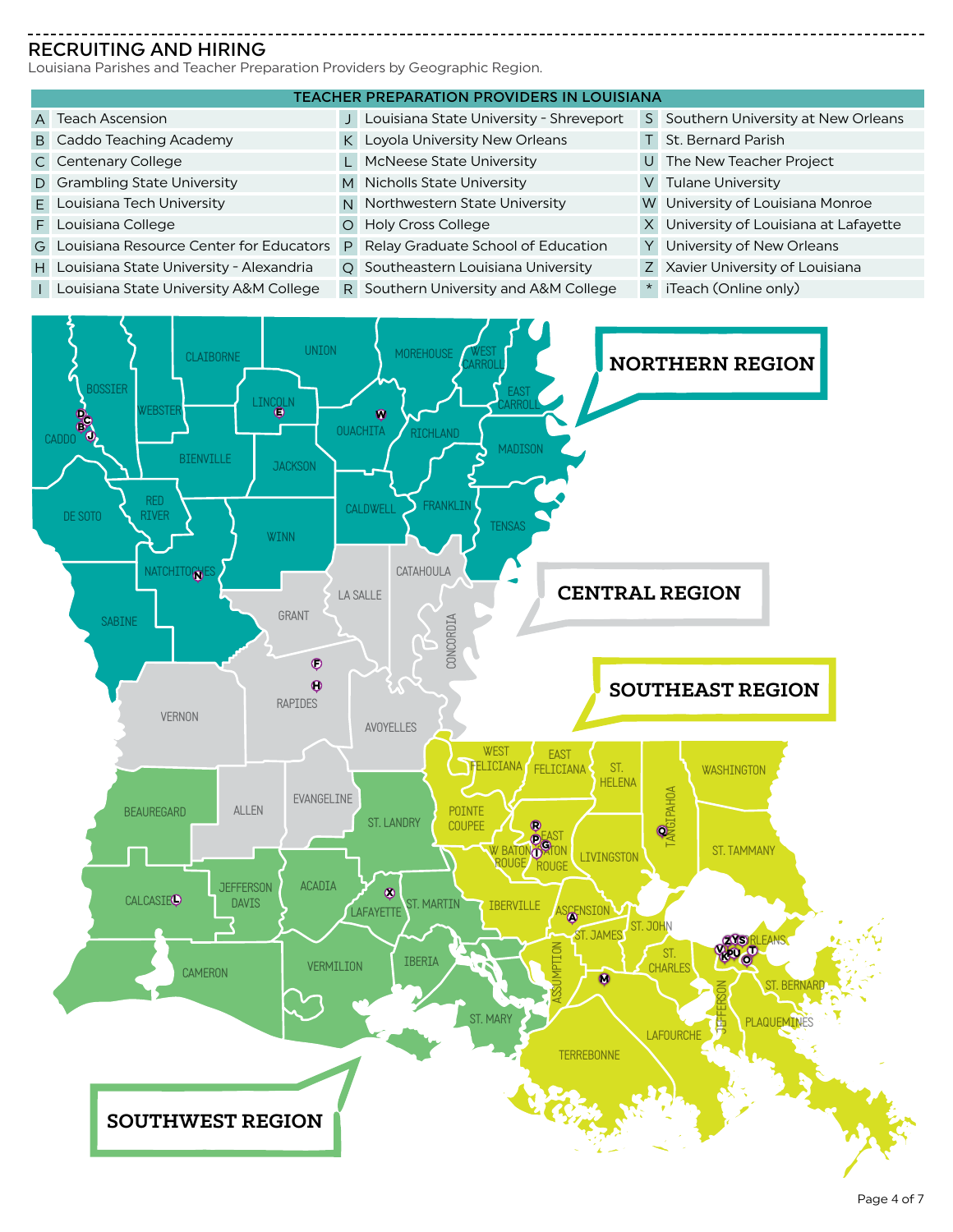Page 5 of 7

# EDUCATOR WORKFORCE REPORT METHODOLOGY

The Educator Workforce Report provides school system leaders with a field of data to help inform decisions regarding the educators and education leaders in their school systems.

All charter schools were excluded from data in tables with reference to certification status. All other tables include data for all schools in the state where information was applicable.

# **WHO IS INCLUDED IN THIS REPORT?**

This report includes data on teachers and leaders who are employed in the 2019-2020 school year.

- Includes all Louisiana public schools who had teachers reported in PEP and who had a school report card produced in 2019. "Teachers" include any employee with object code 112 in the Profile of Educational Personnel (PEP).
- School Leaders include: Principals with object code 111, function codes 2410 and 2430, and Assistant Principals with object code 111, function code 2420.

## **WHAT DATA ARE USED IN THIS REPORT?**

Data for the Educator Workforce Report is pulled from the following sources:

- Profile of Educational Personnel (PEP)
- Teacher Certificate Management System (TCMS)
- Curriculum Database (CUR)
- Compass Information System (CIS)
- October 2019 Enrollment (Multistats) file

## **DEFINITIONS**

| <b>Count of Teachers</b>                   | This data represents the headcount of teachers, object code 112, as reported in PEP.<br>Each teacher is count one, regardless if he/she works at more than one site. Teachers<br>reported as post-secondary, contractual or third party were excluded from this report.                                                                                                                                                                                                                                                   |
|--------------------------------------------|---------------------------------------------------------------------------------------------------------------------------------------------------------------------------------------------------------------------------------------------------------------------------------------------------------------------------------------------------------------------------------------------------------------------------------------------------------------------------------------------------------------------------|
| <b>Out-of-field Teachers</b>               | Teachers who hold one of the following valid certificates: Professional Level 1, 2, 3; Type C,<br>B, or A; Out-of-State; Foreign Language Elementary Special Certificate; Practitioner 1, 2,<br>or 3 license; World Language Certificate; Extended Endorsement License; or a standard<br>certificate for teachers in nonpublic schools, but who do not hold the certification area<br>for their teaching assignment in at least one class (e.g., a teacher certified in Elementary<br>who is teaching secondary Science). |
| Uncertified teachers                       | Teachers who do not hold a certificate as described above, including those who hold a<br>Temporary Authority to Teach (TA, T1, T2, or T3), a Temporary Employment Permit (TEP,<br>TEP2, TEP3), or teachers who do not hold any certificate.                                                                                                                                                                                                                                                                               |
| Inexperienced                              | Any teacher in his/her first year of teaching in the classroom.                                                                                                                                                                                                                                                                                                                                                                                                                                                           |
| Ineffective                                | A teacher with Ineffective or Effective: Emerging VAM results.                                                                                                                                                                                                                                                                                                                                                                                                                                                            |
| <b>Greatest Needs Schools</b>              | Schools with the greatest need - includes schools who have a plan needed/required and/or a<br>high at-risk population:<br>• Comprehensive Intervention (Required or Needed) - indicated on the 2017 comprehensive<br>schools list<br>• Urgent Intervention (Required or Needed) - indicated on an internal list provided to school<br>and school system leaders<br>• High at-risk schools - Schools with at least 75% economically disadvantaged students<br>population, as reported in the October 2017 multistats file  |
| Economically<br>Disadvantaged Students     | Students eligible for Supplemental Nutrition Assistance Program, Temporary Assistance<br>for Needy Families, Medicaid, awaiting foster care, migrant, and incarcerated children.<br>Includes only students attending Title I schools.                                                                                                                                                                                                                                                                                     |
| Non-Economically<br>Disadvantaged Students | Students NOT eligible for Supplemental Nutrition Assistance Program, Temporary<br>Assistance for Needy Families, Medicaid, awaiting foster care, migrant, and incarcerated<br>children. Includes only students NOT attending Title I schools.                                                                                                                                                                                                                                                                             |
| <b>Students Minority</b>                   | Student who is a member of a minority race or ethnicity (American Indian or Alaskan, Asian,<br>Black or African American, Hispanic/Latino). Includes only students attending Title I schools.                                                                                                                                                                                                                                                                                                                             |
| <b>Students Non-Minority</b>               | Student who is NOT a member of a minority race or ethnicity. Includes only students<br>NOT attending Title I schools.                                                                                                                                                                                                                                                                                                                                                                                                     |
| High-Need Certification/<br>Subject Areas  | Includes secondary science, secondary math, and special education.                                                                                                                                                                                                                                                                                                                                                                                                                                                        |
| Top performing/top growth<br>schools       | Schools with SPS in the top quartile in terms of performance, regardless of growth<br>• Schools with SPS in the top quartile in terms of growth, regardless of performance                                                                                                                                                                                                                                                                                                                                                |
| Low performing/low<br>growth schools       | • Schools with SPS in the bottom quartile in terms of both performance and growth<br>• Schools with SPS in the bottom quartile in terms of performance and NOT in the top<br>quartile in terms of growth.                                                                                                                                                                                                                                                                                                                 |

- 2019 Course list
- [2019 Schools in Need of Intervention List](https://www.louisianabelieves.com/docs/default-source/school-redesign/2018-schools-in-need-of-intervention-list.xlsx)
- 
- Student Information System (SIS) Special Education Reporting (SER) System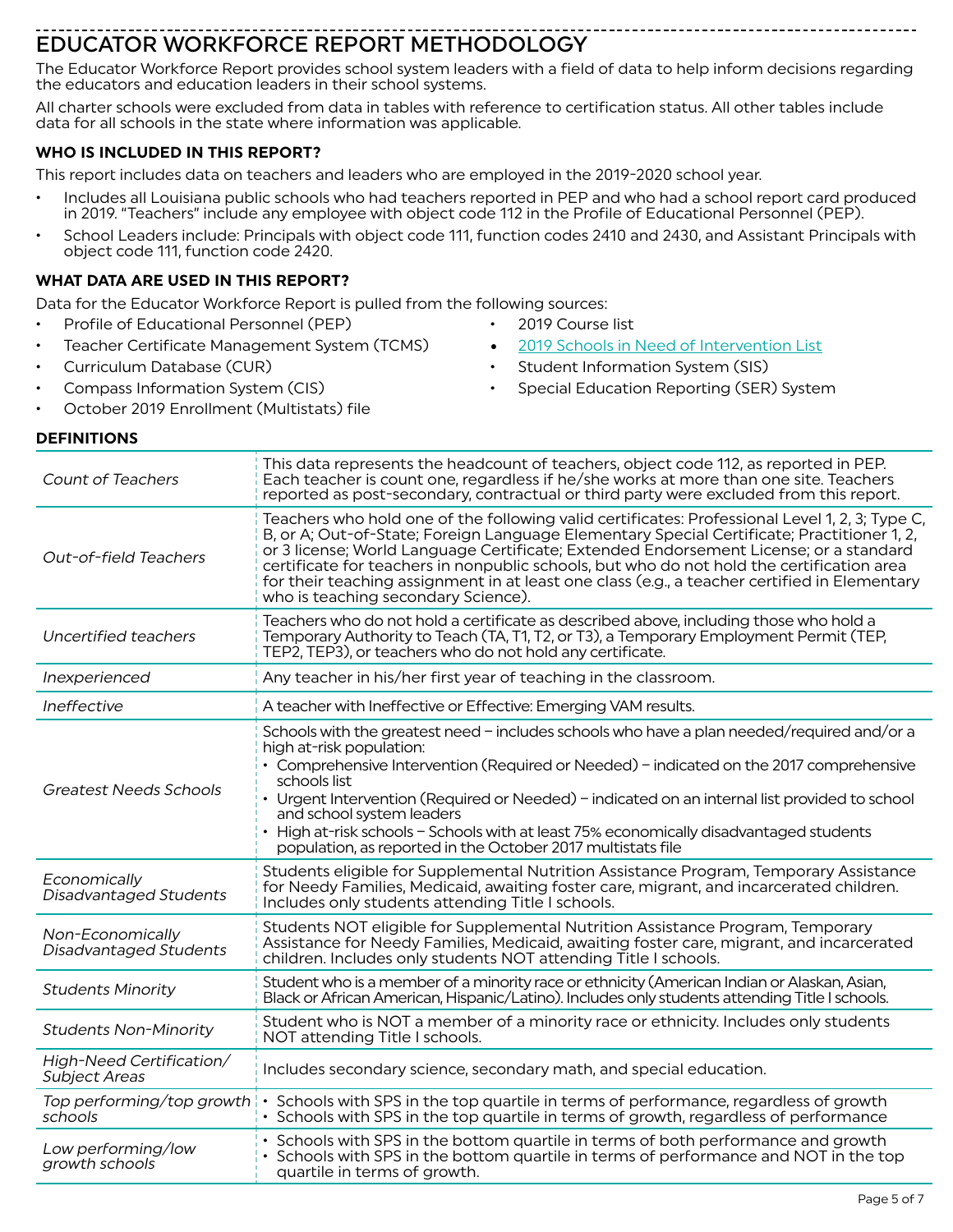## CLASSES TAUGHT BY OUT OF FIELD OR UNCERTIFIED TEACHERS

| All                      | Includes all courses listed in the CUR                                                                                                                                                                                                                                                                                                                                                                                                                                                                                                                                                                                                                                                                                                                                                            |
|--------------------------|---------------------------------------------------------------------------------------------------------------------------------------------------------------------------------------------------------------------------------------------------------------------------------------------------------------------------------------------------------------------------------------------------------------------------------------------------------------------------------------------------------------------------------------------------------------------------------------------------------------------------------------------------------------------------------------------------------------------------------------------------------------------------------------------------|
| Elementary               | Course codes 120300, 120310, 120315, 121000, 121019, 030367, 030368, 030369, 030370, 030500, 030667, 030767,<br>120300, 121100, 121400, 122500, 122519, 123000, 123105, 123111, 150800, 160300, 190178, 220000, 700000                                                                                                                                                                                                                                                                                                                                                                                                                                                                                                                                                                            |
| Math                     | Course code category MATH, ALGE, or GEOM, except for the elementary course 160300                                                                                                                                                                                                                                                                                                                                                                                                                                                                                                                                                                                                                                                                                                                 |
| English                  | Course code category ENGL, except for elementary courses 120300, 120310, 120315                                                                                                                                                                                                                                                                                                                                                                                                                                                                                                                                                                                                                                                                                                                   |
| Science                  | Course category code SCIE, CHEM, BIOL, PHYS, except for the elementary course 150800                                                                                                                                                                                                                                                                                                                                                                                                                                                                                                                                                                                                                                                                                                              |
| Social Studies           | Course category code SOCS, except for the elementary course 220000                                                                                                                                                                                                                                                                                                                                                                                                                                                                                                                                                                                                                                                                                                                                |
| <b>Special Education</b> | If any course included in the descriptions above contain the course type code SE (special<br>education), those classes were removed from the denominator for the core subject areas, but they<br>are included in the All Classes category. SPED classes taught by appropriately certified teachers<br>are identified as those with SE course type code (excluding gifted and talented courses) as<br>reported in CUR. Teachers are considered appropriately certified if they hold at least one special<br>education certification and the content area certification for the course being taught (if the<br>course requires a content specific certification). Required certification areas are listed for each<br>course in the Curriculum Database (CUR) and courses being taught by teachers. |

## SPECIAL EDUCATION CERTIFICATION AREAS

| Mild/Moderate                  | 012, 403, 413, 416, 418, 425, 434, 435, 436, 437, 439, 445, 463, 464, 465, 650, 660, 911, 912, 913, 923      |
|--------------------------------|--------------------------------------------------------------------------------------------------------------|
| Significant Disabilities       | 171, 173, 412, 414, 417, 419, 438, 440, 441, 446, 447, 450, 462, 882                                         |
| Deaf/Hearing Impairment        | 420, 424, 428, 429, 430, 431, 432, 468, 472, 609, 610, 615, 617, 619, 620, 625, 630, 631, 632, 638, 640, 855 |
| <b>Blind/Visual Impairment</b> | 1400, 404, 405, 406, 407, 408, 410, 476, 480, 856                                                            |

#### TEACHERS HIRED

| <b>Newly Hired</b><br><b>Teachers</b>                     | All teachers who were hired in 2017-2018, 2018-2019, or 2019-2020 and who are new to the state<br>at the time of hire.                                                                            |
|-----------------------------------------------------------|---------------------------------------------------------------------------------------------------------------------------------------------------------------------------------------------------|
| Teachers hired on a<br>practitioner's license             | Teachers who were hired in the state in 2017-2018, 2018-2019, or 2019-2020 and who held a<br>practitioners license (PL1, PL2, or PL3) at the time of hire.                                        |
| Teacher hired from a<br>preparation program               | Teachers who graduated from a teacher preparation program in 2016-2017, 2017-2018, or<br>2018-2019 and were hired after program completion in the state in 2017-2018, 2018-2019, or<br>2019-2020. |
| Undergraduate                                             | Teachers who were hired in the state who completed a teacher preparation program at the<br>undergraduate level.                                                                                   |
| Post-Baccalaureate                                        | Teachers who were hired in the state who completed a teacher preparation program at a post-<br>baccalaureate level.                                                                               |
| <b>Highest sending</b><br>teacher preparation<br>programs | The five providers that send the highest number of program completers. In cases where there<br>are ties, the preparation program is displayed in alphabetical order.                              |
| Most frequent<br>certification areas                      | The certification areas in which the highest number of candidates were prepared. In cases<br>where there are ties, the certification area is displayed in alphabetical order.                     |

#### MENTOR TEACHERS AND CONTENT LEADERS

This data includes individuals who are currently serving as or attending the statewide training for mentor teachers and content leaders. These individuals were selected by the LEAs.

| <b>REGION</b> | <b>DISTRICT CODE</b>                                                                                                                                  | <b>DISTRICT NAME</b>                                                                                                                                                                                                                                                                                                                                   |
|---------------|-------------------------------------------------------------------------------------------------------------------------------------------------------|--------------------------------------------------------------------------------------------------------------------------------------------------------------------------------------------------------------------------------------------------------------------------------------------------------------------------------------------------------|
| Central       | 002, 005, 013, 015, 020, 022, 030,<br>040, 058                                                                                                        | Allen, Avoyelles, Catahoula, Concordia, Evangeline, Grant, LaSalle,<br>Rapides, Vernon                                                                                                                                                                                                                                                                 |
| Northern      | 007, 008, 009, 011, 065, 014, 016, 018,<br>021, 025, 031, 033, 034, 035, 037, 041,<br>042, 043, 054, 056, 060, 062, 064                               | Caddo, Bossier, Webster, Claiborne, DeSoto, Red River, Bienville, Sabine,<br>Natchitoches, Winn, Lincoln, Union, Morehouse, West Carroll, East<br>Carroll, Jackson, Ouachita, Richland, Madison, Caldwell, Franklin, Tensas,                                                                                                                           |
|               | Southeast   003, 004, 069, 068, 066, 017, 019,<br>024, 026, 029, 032, 036, 038, 039,<br>044, 045, 046, 047, 048, 052, 053,<br>055, 059, 061, 063, 067 | Ascension, Assumption, Central, City of Baker, City of Bogalusa, East<br>Baton Rouge, East Feliciana, Iberville, Jefferson, Lafourche, Livingston,<br>Orleans, Plaquemines, Pointe Coupee, St. Bernard, St. Charles, St.<br>Helena, St. James, St. John, St. Tammany, Tangipahoa, Terrebonne,<br>Washington, West Baton Rouge, West Feliciana, Zachary |
|               | Southwest   001, 006, 010, 012, 023, 027, 028,<br>049, 050, 051, 057                                                                                  | Acadia, Beauregard, Calcasieu, Cameron, Iberia, Jefferson Davis,<br>Lafayette, St. Landry, St. Martin, St. Mary, Vermilion                                                                                                                                                                                                                             |